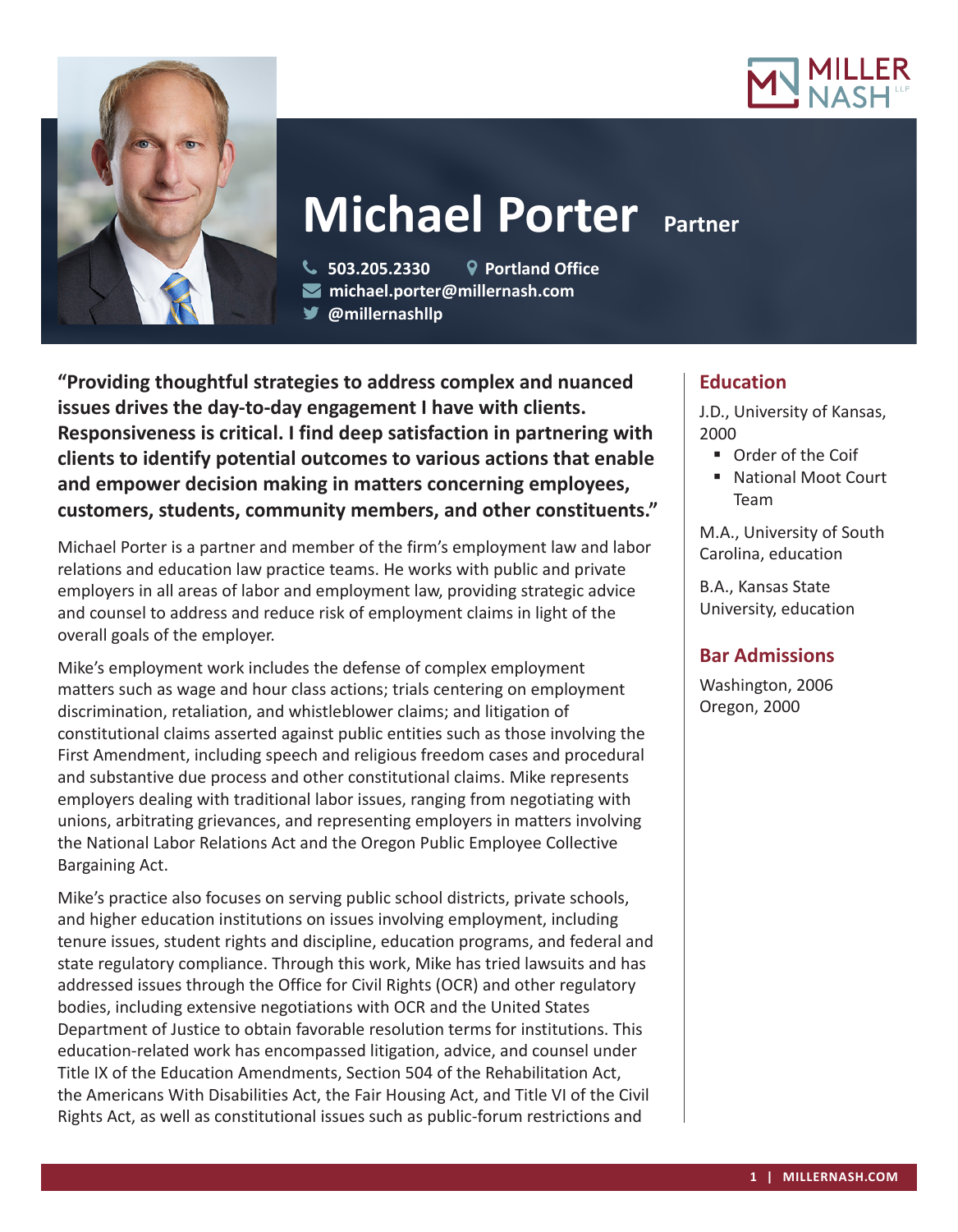

equal protection restrictions on consideration of race or other protected status in educational programs. Mike's practice encompasses litigation and providing practical strategies that educational institutions must consider while advancing their unique educational missions.

Mike regularly undertakes speaking engagements and provides training to clients and to industry groups. Mike's presentations include employment- and education-related topics for the National Association of College and University Attorneys, the National School Boards Association Council of School Attorneys, the Oregon Chapter of the College and University Professional Association for Human Resources, the Oregon School Boards Association, and the Confederation of Oregon School Administrators.

## **Professional Activities**

- **Employment Law Alliance, Oregon representative**
- *Campus Legal Advisor* Newsletter, regular contributing columnist and advisory board member
- **American Bar Association** 
	- Section of Labor and Employment Law, *Employment At –Will, A State-by State Survey* 2011 and supplements through 2016, regional editor and Oregon author
- Oregon State Bar
	- *Employment Actions in Contract Labor* and Employment Law Private Section: Legal Publications, co-chapter editor 2011 Rev.
- **Portland State University, adjunct professor teaching U.S. and Oregon school law in the continuing** administrator licensure program
- University of Kansas School of Law, board of governors
- St. Bartholomew's Episcopal Church, chancellor
- Campaign for Equal Justice's Laf-Off, stand-up comedy performer
- National Council of School Attorneys and Oregon Council of School Attorneys, member
- National Association of College and University Attorneys, member
- **•** Reviewer for portions of the Oregon Educator licensing assessments for the Oregon Teachers Standards and Practice Commission

## **Representative Experience**

#### **Employment Litigation**

- Jury verdict in favor of employer school district in lawsuit asserting disability discrimination, workers' compensation discrimination, and violation of whistleblower statute.
- Summary judgment in favor of university employer facing a variety of discrimination and retaliation claims by former enrollment employee.
- Summary judgment and Ninth Circuit affirmance in favor of school district and individual defendants, dismissing freedom of speech, religious discrimination, and other civil rights claims of former educator.
- Summary judgment ruling dismissing 42 USC §1983 free speech case by university instructor in which court determined that in-class speech was not protected under the Constitution because it was not speech made as an employee on a matter of public concern.
- Defended through resolution wide range of wage and hour class actions asserting multi-million damage claims on issues including, FLSA exempt status, alleged unpaid pre-post shift hours worked, to state law concerning deductions, penalties, and timely pay at termination of employment.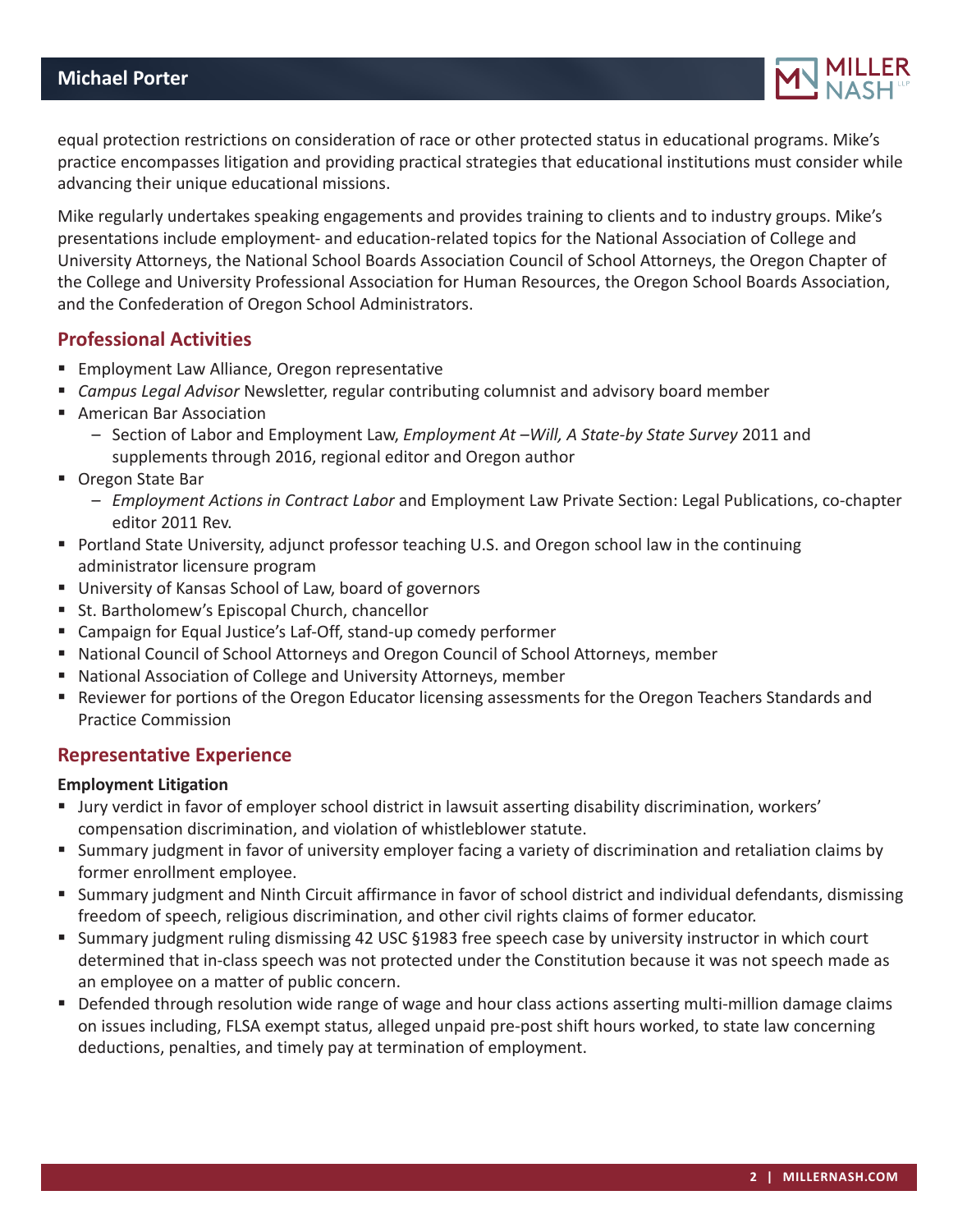

#### **Civil Rights & Student Litigation**

- Obtained jury verdict in favor of university in Multnomah County Court lawsuit brought by former student asserting claims potentially infringing on institution's discretion in academic matters.
- Complete defense victory through Washington Court of Appeals in lawsuit filed by Division I coach asserting wrongful termination following dismissal for sexual harassment.
- Represented school district in religious freedom lawsuit brought through American Center of Law and Justice.
- Represented school district in First Amendment claims arising out of threatening website brought through American Civil Liberties Union.
- Summary judgment in favor of school district and administrators in student-athlete's claims of constitutional procedural and substantive due process brought under Section 1983.
- Dismissal and Ninth Circuit affirmance of Title IX and 42 USC § 1983 claims asserted against University and coach seeking to expand institutional responsibility to situations beyond control of institution.
- Coauthored amicus brief in Doe v. Medford School District, addressing public-entity rights as property owner and employer and state statutes concerning concealed weapons.

#### **Labor Law**

- Defended representation petition before the Oregon Employment Relations Board keeping employees outside scope of bargaining unit.
- **Negotiated collective bargaining agreements.**
- Achieved arbitration award favoring hospital concerning interpretation of layoff rights.
- Obtained just cause dismissal upheld in arbitration despite lack of progressive discipline based on finding of gross negligence in performance.
- Gained just cause dismissal of faculty member upheld in arbitration following assertions concerning management of difficult student.
- Garnered arbitration award favoring employer in contract dispute concerning assignment of courses to faculty.

#### **Advice, Counsel & Investigations**

- Advised cities, counties, and school districts on variety of issues related to governance, ethics, employment, complaint procedures, and public records and meetings, including politically sensitive matters.
- Served as counsel to chief executive officer through multi-layered investigation.
- Investigated assertions of gender-identity discrimination and advised entity of practices consistent with nondiscrimination obligations.
- Advised employers on all aspects of labor and employment law, ranging from oversight of wage and hour audits, day-to-day employment relations, leave laws, and labor law.

## **Publications**

Mike is a prolific writer on various topics. Following is a listing of publications since 2015. A complete list is available upon request.

- "Responding to a Crisis: How Human Resources Can Make Things Better," Miller Nash LLP, *Employment Law In Motion* (Mar. 2022)
- "Restricting Expert Testimony by Faculty Invites Legal Challenges," *Campus Legal Advisor* (Mar. 2022)
- "When Individual Rights Collide: Know How to Prepare, Respond," *Campus Legal Advisor* (July 2021)
- "Does Campus Disciplinary Authority Extend to Pandemic-Related Conduct Issues?" *Campus Legal Advisor*  (Feb. 2021)
- "Manage Student Speech in Virtual Classrooms Rife with Disrupters, Remote Intruders," *Campus Legal Advisor*  (Aug. 2020)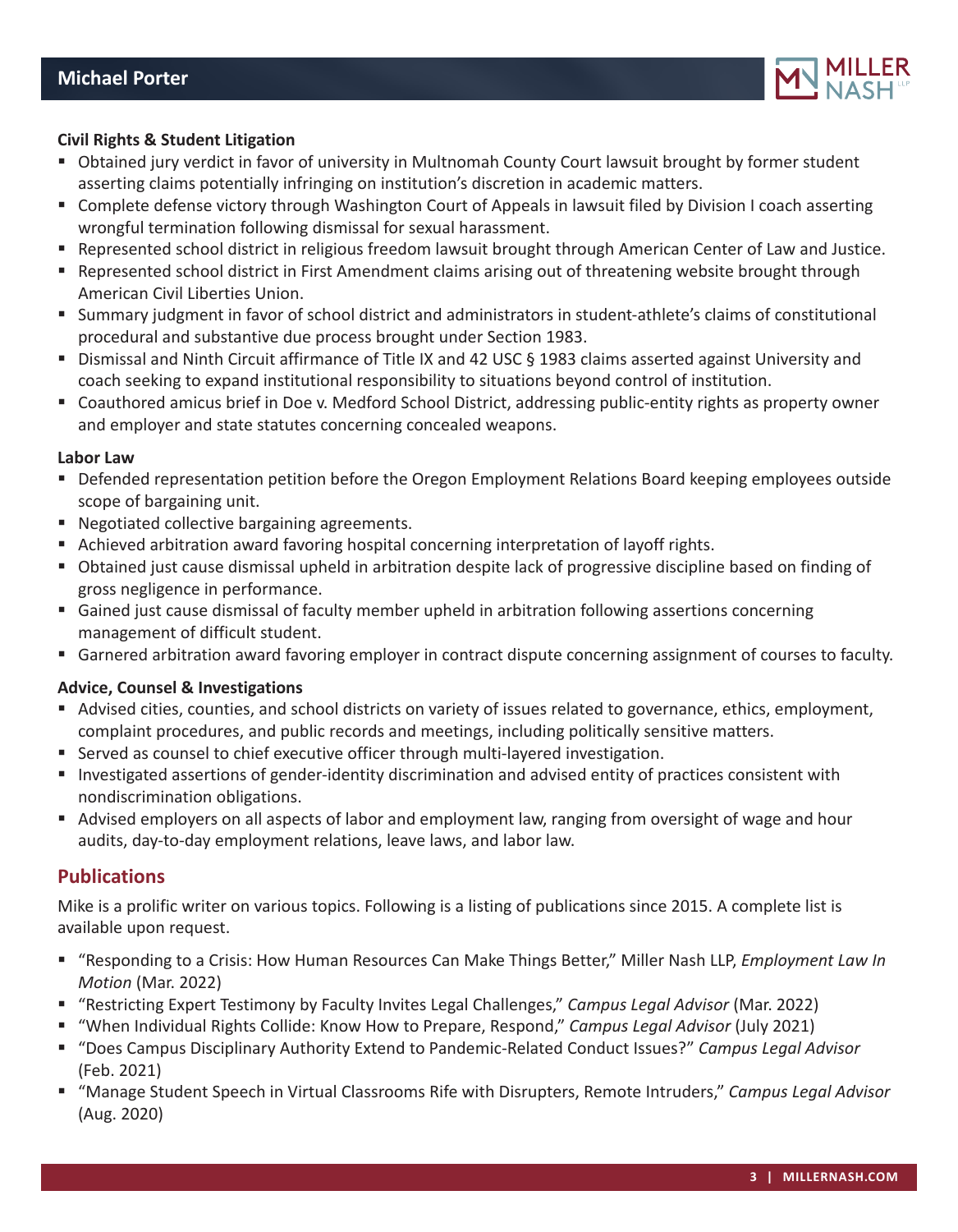

 "Understand Practice, Compliance Issues of Pandemic-Driven Telework Environment," *Campus Legal Advisor*  (June 2020)

"A Whole New Employment Reality, Considerations, and Challenges: Leave and Remote-Worker Supervision and Morale," Miller Nash Graham & Dunn, *K-12 Education: News You Can Use*, coauthor (Apr. 2020)

- "CARES Act Creates Potential Employer Incentives to Maintain Payroll," Miller Nash Graham & Dunn, *News You Can Use*, coauthor (Mar. 2020)
- "What Oregon Employers Must Give Workers During the Pandemic," *Portland Business Journal*, coauthor (Mar. 2020)
- "Federal Government Requires Additional 80 Hours of Emergency Paid Sick Leave for Many Absences Arising From COVID-19," Miller Nash Graham & Dunn, *News You Can Use*, coauthor (Mar. 2020)
- "Understanding your 'Due Process' Can Help Manage Risks of Claims," *Campus Legal Advisor* (Feb. 2020)
- "When an Institution Sues: Initiating Claims Requires Forethought, Strategy," *Campus Legal Advisor* (Dec. 2019)
- "Responding to a Crisis: Planning for Inevitable Challenging Events Can Solidify Crisis Response and Reduce Liability Exposure," Miller Nash Graham & Dunn, *News You Can Use* (Nov. 2019)
- "Mental Health Issues on Campus Require Consideration of Legal Issues, Risks," Campus Legal Advisor (Oct. 2019)
- "Salary Threshold for Exempt Employees Increases Effective January 1, 2020—Plan for More," Miller Nash Graham & Dunn, *News You Can Use*, coauthor (Sept. 2019)
- "Reduce Institutional Risk for Actions by Students, Employees," *Campus Legal Advisor* (Aug. 2019)
- "Responding to a Crisis: How Human Resources Can Make Things Better, Not Worse," Associated General Contractors, *Constructor Magazine*, coauthor (June 2019)
- "Take Two: The Department of Labor Proposes Increasing White-Collar Salary Minimums Again," Miller Nash Graham & Dunn, *News You Can Use*, coauthor (Mar. 2019)
- "Know How to Handle Employee Protests, Refusals to Engage in Work," *Campus Legal Advisor*, coauthor (Feb. 2019)
- "Countdown to Compliance: Employment Law Resolutions for 2019," Miller Nash Graham & Dunn, *News You Can Use* (Dec. 2018)
- "Revoking Honorary Degrees Can Raise Practical Issues, Legal Challenges," *Campus Legal Advisor* (Oct. 2018)
- "Effective Use of Legal Resources Plays Significant Role in Managing Risk," *Campus Legal Advisor* (Jan. 2018)
- "The Educator's Guide<sup>®</sup> To Student Discipline in Oregon (Third Edition)," cowriter (Oct. 2017)
- "Rising Dough? BOLI's Position Change on Daily vs. Weekly Overtime in Portland Specialty Baking Creates Anxiety for All Employers; Recent Hearing Clarified the Dispute," Miller Nash Graham & Dunn, *News You Can Use* (Feb. 2017)
- "Look Up and Down and All Around—Department of Labor Guidance Emphasizes "Vertical" and "Horizontal" Joint Employment for Wage-and-Hour Liability," Miller Nash Graham & Dunn, *News You Can Use* (Feb. 2016)
- "Supreme Court's Decision Raises Awareness of Religious Freedom on Campus," *Campus Legal Advisor*  (Oct. 2015)
- "Assumptions Create Exposure to Claims of Transgender Discrimination," *Campus Legal Advisor* (July 2015)
- "EEOC v. Abercrombie & Fitch Stores, The Supreme Court Tackles Religious Discrimination Under Title VII," Miller Nash Graham & Dunn, *News You Can Use* (June 2015)

## **Presentations**

Mike is a frequent speaker on various topics. Following is a listing of presentations since 2015. A complete list is available upon request.

■ "Legal Topics #trending in Independent Schools," Northwest Association of Independent Schools, Business Officers Conference, co-presenter (Apr. 2022)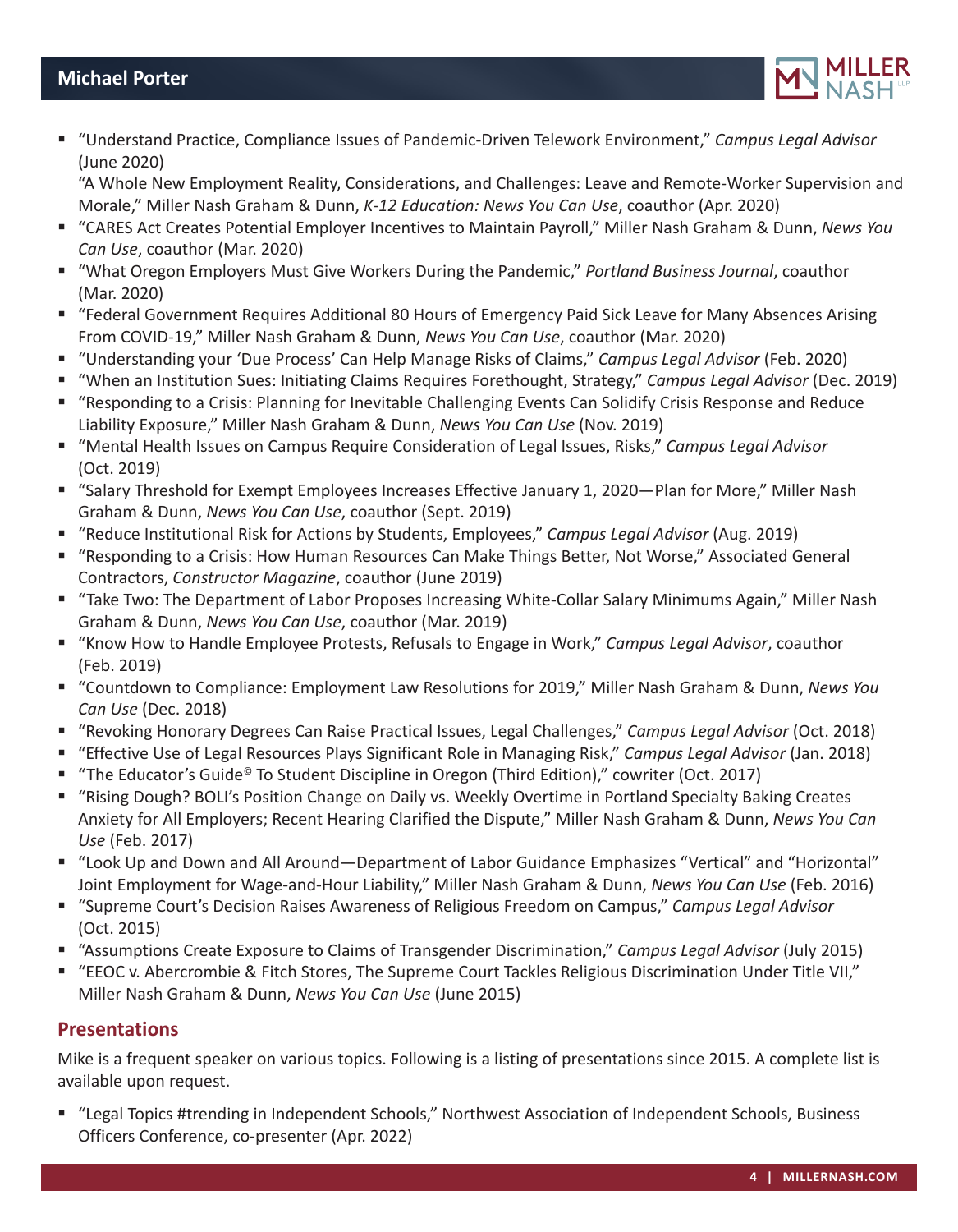- "Examining the Unique Constellation of Wage & Hour Issues, Updates, and Audits," Miller Nash, Employment Law Seminar (Dec. 2021)
- "No Rest for the Weary: Best Practices for Midterm Bargaining," Coalition of Oregon School Administrators (COSA), 41st Annual School Law Conference (Dec. 2021)
- "Religious Freedom—Beyond Vaccines and Masks" Coalition of Oregon School Administrators (COSA), 41st Annual School Law Conference (Dec. 2021)
- "Principal for a Day," All Hands Raised (Oct. 2021)
- "Equity Opportunities With the Passage of House Bill 2001 Permitting Consideration of Cultural or Linguistic Expertise in Layoffs," Oregon School Personnel Association, 2021 Fall Summit, co-presenter (Oct. 2021)
- "Legal Panel: Flattening the Contract Learning Curve," Northwest Association of Independent Schools, 2021 NWAIS Business Officers Conference (Apr. 2021)
- "Did the Curve Flatten on Performance Management? Managing Legal Risks in 2021-22," Oregon School Personnel Association, 2021 Spring Conference (Apr. 2021)
- "A Toolbox for Handling Employee Expression in Difficult Times: Politics and Religion in the Workplace," Miller Nash Graham & Dunn, Employment Law Seminar (Dec. 2020)
- "Siting the Foundation: Remote Workers in Different States," Miller Nash Graham & Dunn, Employment Law Seminar (Dec. 2020)
- "Employment Claims Arising Out of Special Education Programs," Confederation of Oregon School Administrators, 40th Annual Oregon School Law Conference (Dec. 2020)
- "Activism, Racial Justice, and Its Impact on Legal Issues Concerning Employees," Confederation of Oregon School Administrators, 40th Annual Oregon School Law Conference (Dec. 2020)
- "Addressing Harassment in Light of the Oregon Workplace Fairness Act and Commitments to Racial Justice," Oregon School Personnel Association, 2020 Virtual Fall Summit (Oct. 2020)
- "Campus Speech in 2020: Social Justice, Social Media, COVID-19 and an Election," Employment Law Alliance, webinar, moderator (Sept. 2020)
- "Addressing Harassment in Light of the Oregon Workplace Fairness Act and Commitments to Racial Justice," NW EEO/Affirmative Action Association, webinar (July 2020)
- "Remote Work—This is (Virtual) Reality: Challenges and Key Legal Considerations Concerning Remote Workers," Oregon School Personnel Association, OSPA Hour (July 2020)
- "If Only We Had…Using Early Lessons from COVID-19 to Help Plan for the Future," Employment Law Alliance, webinar (May 2020)
- "Keep Your Eyes on the Prize: Addressing Mental Health Issues in the Workplace," Oregon School Personnel Association, Advanced HR Retreat (Feb. 2020)
- "Investigations: Tips and Traps for Managing and Conducting Effective Investigations," Confederation of Oregon School Administrators, Oregon School Law Conference (Dec. 2019)
- "Navigating the Intersection of Free Speech and Anti-Harassment: Supporting a Healthy School Climate in Tumultuous Times," Confederation of Oregon School Administrators, Oregon School Law Conference (Dec. 2019)
- "Raising the Nautical Flag and Avoiding Rough Waters: Identifying and Managing HR Risks," Miller Nash Graham & Dunn, Employment Law Seminar (Oct. 2019)
- "Creating and Maintaining Public Records and Responding to Public Records Requests," Property and Casualty Coverage for Education, PACE Day 2019 (Apr. 2019)
- "Hot Legal Topics," Oregon School Personnel Association (OSPA), Spring Conference (Apr. 2019)
- "Executives, Legislators, Agencies and the Courts: How State and Federal Policy, Regulations, and Judicial Decisions Shape How Private, Not-for-Profit Colleges and Universities Operate," Independent Colleges of Washington, board meeting (Apr. 2019)